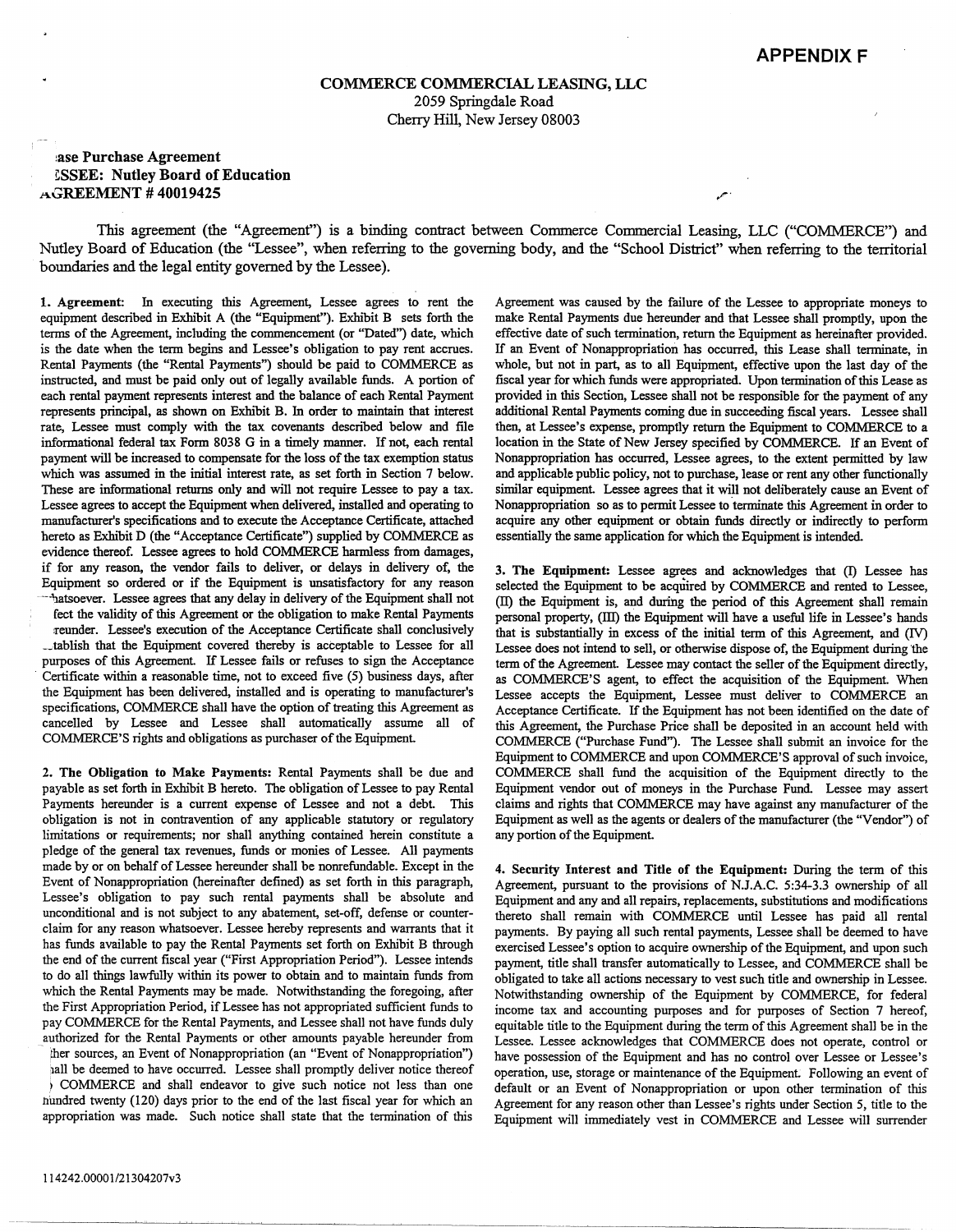possession of the Equipment to COMMERCE. Lessee authorizes COMMERCE to file a financing statement with respect to the Equipment where permitted by the Uniform Commercial Code (the "UCC"). The filing of a financing statement is not to be construed as evidence that any security interest was intended to be

<sup>1</sup>-·-ated, but only to give public notice of COMMERCE'S ownership of the ipment. If this Agreement is deemed at any time to be one intended as urity then Lessee grants COMMERCE a first priority security interest in the uipment together with all related software (embedded therein or otherwise) and general intangibles, and all additions, accessories, attachments and accessions thereto whether furnished by the supplier of the Equipment, all subleases, chattel paper, accounts and security deposits relating thereto, and any and all substitutions, replacements or exchanges for such item of Equipment, in each such case in which Lessee shall from time to time acquire an interest, and any and all proceeds (including insurance proceeds) of the Equipment and other collateral in and against which a security interest is granted hereunder. Lessee will promptly execute, or otherwise authenticate, and deliver to COMMERCE such further documents, instruments, assurances and other records, and take such further action as COMMERCE from time to time may reasonably request in order to carry out the intent and purpose of this Agreement and to establish and protect the rights and remedies created or intended to be created in favor of COMMERCE under such documents (including without limitation (i) lien searches and (ii) such UCC financing statements, fixture filings and waivers as reasonably may be required by COMMERCE in connection with any change in circumstances relating to Lessee, the Equipment or otherwise); provided. however, Lessee hereby authorizes COMMERCE to file any and all of the same without Lessee's authentication, to the extent permitted by applicable law. If requested by COMMERCE, Lessee shall conspicuously mark the Equipment with appropriate lettering, labels or tags and maintain such markings during the Lease Term so as clearly to disclose COMMERCE'S security interest in the Equipment. Upon termination of this Lease through exercise of Lessee's option to purchase pursuant to Section *5* or through payment by Lessee of all Rental Payments and, in either case, payment of all amounts relating thereto, COMMERCE'S security interest in the Equipment shall terminate, and COMMERCE shall execute and shall deliver to Lessee such documents as ssee reasonably may request to evidence the termination of COMMERCE'S

:urity interest in the Equipment.

I

5. **Option to Purchase:** Lessee shall be entitled and shall have exercised its option to purchase the Equipment: (a) upon payment in full of all Rental Payments in accordance with Exhibit B hereof and all other amounts due hereunder, or (b) upon written notice delivered at least thirty (30) days in advance of a proposed date (which shall be a date scheduled for payment of a Rental Payment) for payment and upon payment on such date of the prepayment price equal to all principal due and remaining unpaid and interest accrued to such date of prepayment.

When Lessee exercises its purchase rights hereunder and COMMERCE shall have received all amounts due under this Agreement, then title shall pass simultaneously to Lessee, and this Agreement shall terminate. COMMERCE shall cooperate and execute such documents that are necessary for the title to the Equipment to vest with Lessee AS IS, WHERE IS, WITHOUT WARRANTIES, EXPRESS OR IMPLIED, INCLUDING WARRANTIES OF MERCHANTABILITY OR FITNESS FOR ANY PARTICULAR PURPOSE OR FITNESS FOR THE USE CONTEMPLATED BY LESSEE, except that the Equipment shall not be subject to any Lien created by or arising through COMMERCE.

**6. Responsibilities for Repair and Maintenance:** Lessee agrees to maintain the Equipment in good condition and make all necessary repairs and replacements at Lessee's expense. Lessee agrees to maintain a maintenance log for the Equipment and permit COMMERCE to inspect the Equipment and the log(s). Lessee must have the Equipment serviced and repaired at Lessee's pense when servicing or repair is required within intervals not exceeding l5% of those recommended in the owner's manual(s). <sup>I</sup>

7.' **Tax Covenants:** Lessee will not make or direct any use of the proceeds of the obligation provided herein or any other funds which will cause such obligation to be an "arbitrage bond" within the meaning of Section 148 of the Internal Revenue Code of 1986, as amended and the treasury regulations promulgated thereunder (the "Code"), to be "federally guaranteed" within the meaning of Section 149 of the Code or to be a "private activity bond" within the meaning of Section 141(a) of the Code. To that end, so long as any Rental Payments are unpaid, Lessee, with respect to such proceeds and such other funds, will comply with all requirements of such Code sections and all regulations of the United States Department of the Treasury issued thereunder to the extent that such requirements are, at the time, applicable and in effect. Furthermore, to the extent applicable pursuant to Section 148(f) of the Code, Lessee covenants to complete or cause to be completed all reporting requirements and rebate all positive arbitrage to the United States of America. Lessee covenants that the Equipment will be used only for the purpose of performing one or more of Lessee's governmental or proprietary functions, and the Equipment will not be used in a trade or business of any person or entity other than Lessee on a basis different from the general public. Lessee will not use or permit the use of the Equipment by any person for a "private business use" within the meaning of Section 14I(b) of the Code in such matter or to such extent as would result in the inclusion of interest received hereunder in gross income for federal income tax purposes under Section 103 of the Code.

The parties will cooperate in performing all acts and things legally required or desirable in order to assure that the interest component of the rental payments will not be included in the gross income of COMMERCE or its assigns for federal income tax purposes.

Jf any event shall occur so that interest payments on the lease are includible in the gross income for federal income tax purposes of the recipient of the interest payments on the lease ("Event of Taxability''), the interest rate on the lease payments shall increase to the prime rate as published on the first day of the month in the Wall Street Journal ("Prime Rate") plus two percent (2%) from the date of the occurrence of the Event of Taxability. Lessee agrees to pay and indemnify COMMERCE for all interest, penalties, fines, additions to taxes, levied or assessed on the lease or COMMERCE as a result of the Event of Taxability.

**8. Lessee's Risk of Loss or Damage:** Lessee agrees to bear all risk of loss, damage, destruction or theft of the Equipment. Lessee must maintain insurance of the types and in the amounts not less than that set forth on Exhibit C, directing Lessee's insurance company to give COMMERCE a certificate showing COMMERCE as lender loss payee and an additional named insured. Jf Lessee does not maintain the required insurance, COMMERCE may obtain it and charge Lessee for it. Lessee must give COMMERCE prompt notice of (1) the loss, theft or destruction of any part of the Equipment, (2) any damage to the Equipment exceeding \$500, or (3) any claim arising out of the ownership, maintenance, storage or use of the Equipment. The parties will cooperate in deciding if insurance proceeds will be applied to the repair of the Equipment or to its purchase price. If COMMERCE receives insurance proceeds exceeding the amount of the purchase price shown on Exhibit B, plus interest, or the amount required to complete the work, COMMERCE agrees to forward the excess proceeds to Lessee.

**9. Indemnification:** Except for the intentional or negligent acts or omissions of COMMERCE arising out of entering into this Agreement, including any misstatements of material fact, in connection with any transfer of this Agreement, because Lessee has selected the Equipment for Lessee's use and purposes, and because Lessee operates and maintains the Equipment, Lessee agrees, to the extent permitted by law of the State of New Jersey, to indemnify COMMERCE against any and all loss, damage, injury, claims, taxes (excluding COMMERCE'S income taxes), fees, fines, penalties and expenses (including legal fees and expenses) of every kind that relate to the use, operation, ownership, condition or maintenance of the Equipment. Lessee's obligation to indemnify COMMERCE will continue after termination of the Agreement as to all matters, except those which arise from COMMERCE'S (or anyone COMMERCE sells or re-leases the Equipment to) use, operation, ownership, condition or maintenance of the Equipment following termination.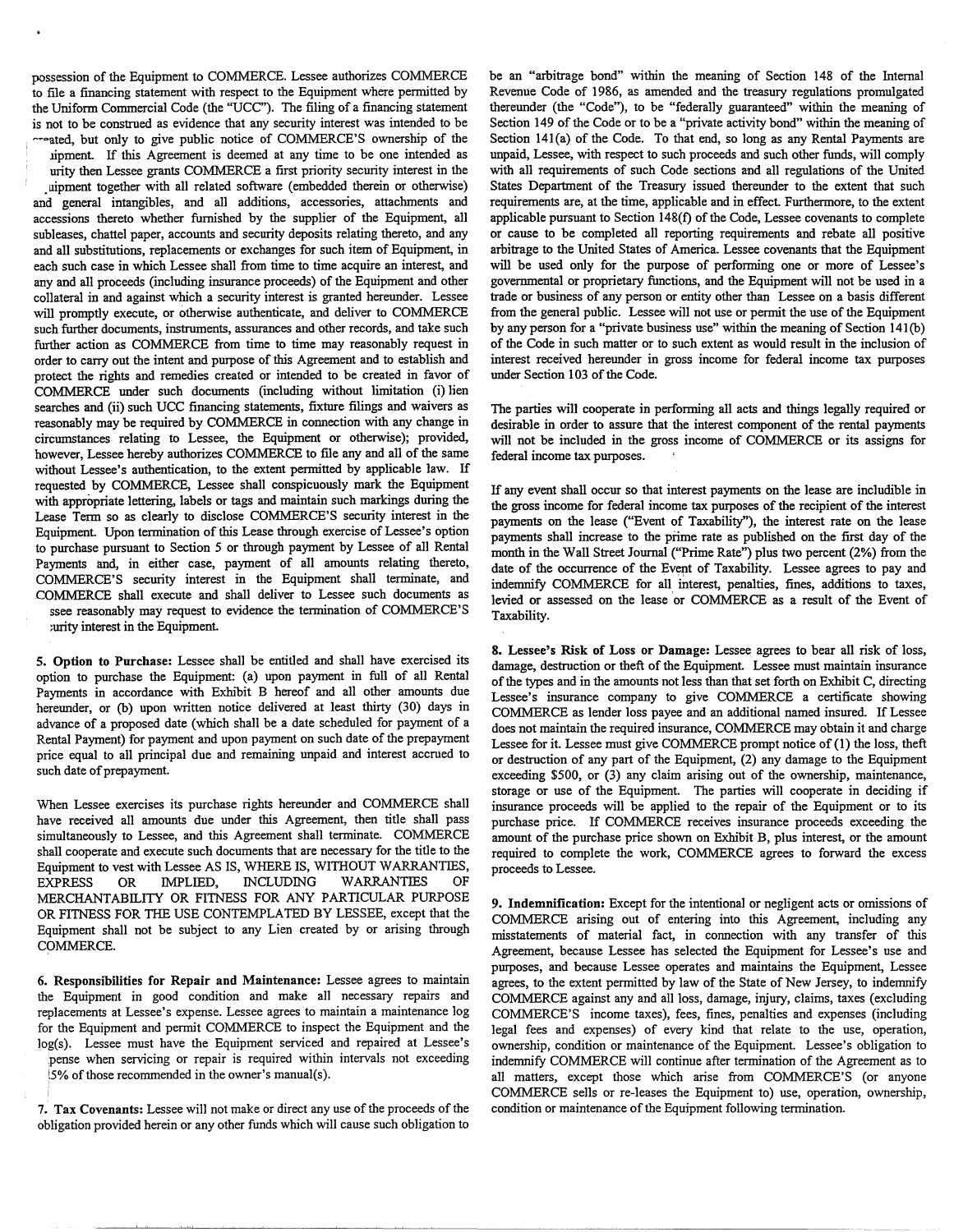J.O. No Warranty: COMMERCE MAKES NO EXPRESS OR IMPLIED WARRANTIES CONCERNING THE EQUIPMENT, INCLUDING BUT NOT LIMITED TO MERCHANTABILITY, SUITABILITY OR FITNESS FOR A PARTICULAR USE. THIS SECTION IN NO EVENT IS INTENDED TO AFFECT THE WARRANTIES OR REPRESENTATIONS CONTAINED IN IY CONTRACT ENTERED INTO FOR THE ACQUISITION OF THE UIPMENT.

**11. Termination:** This Agreement will tenninate: (1) upon payment of all amounts due hereunder by Lessee to COMMERCE, (2) at the time and for lhe reason set forth in Section 2, (3) if Lessee has returned the Equipment and paid all amounts due through the end of the term then in effect, including interest,  $(4)$ upon Lessee's purchase of the Equipment under Section 5 and Lessee's payment of all amounts due, (5) at COMMERCE'S option if Lessee defaults as described in Section 12, and (6) if all or any portion of the Equipment has been lost, stolen or damaged beyond repair, upon COMMERCE'S receipt of insurance proceeds covering the purchase price of the lost, stolen or damaged Equipment. When this Agreement terminates, if Lessee has not paid to COMMERCE all amounts due hereunder, Lessee must, at Lessee's expense, return the Equipment Lessee has not purchased to COMMERCE at the address specified by COMMERCE, in as good condition as when Lessee received it, ordinary wear excepted. Lessee must remove all signs and markings and make all repairs (other than for ordinary wear) requested by COMMERCE. If Lessee does not, COMMERCE may do so and charge Lessee for it. No prepaid interest will be rebated to Lessee upon termination.

12. Default: The following constitute "Events of Default" under this Agreement: (a) failure by Lessee to pay any Rental Payment or other payment required to be paid hereunder when due; or (b) failure by Lessee to maintain insurance on the Equipment in accordance wilh Section 8; or (c) failure by Lessee to observe and perform any other covenant, condition or agreement on its part to be observed or performed for a period of fifteen (15) days after written notice is given to Lessee by COMMERCE, specifying such failure and --1uesting that it be remedied; provided, however, that if the failure stated in ;h notice cannot be corrected within such fifteen (15) day period,

)MMERCE will not unreasonably withhold its consent to an extension of such 1e if corrective action is instituted by Lessee within lhe applicable period and diligently pursued until the default is corrected; or (d) initiation by Lessee of a proceeding under any federal or state bankruptcy or insolvency law seeking relief under such laws concerning its indebtedness; or (e) the determination by COMMERCE that any representation or warranty made by Lessee in this Lease was untrue in any material respect upon the execution hereof. If any such default occurs, COMMERCE, without notice or demand, may declare this Agreement in default and declare all amounts eligible or actually appropriated for Rental Payments under this Agreement to be immediately due and payable. Equipment must then be returned to COMMERCE (at the address specified by COMMERCE) at Lessee's expense, and the Equipment and all Lessee's rights therein shall be deemed surrendered to COMMERCE. Upon declaration of default, COMMERCE may repossess lhe Equipment with or without process of law, and for the purposes may enter upon any of Lessee's premises or other's premises, wherever the Equipment may be found, without liability therefor. COMMERCE may recover from Lessee any unpaid amounts due or to become due for the remainder of the term of this Agreement, together with all expenses, including attorney's fees and legal expenses (to the extent permitted by law) incurred by COMMERCE to enforce its rights hereunder. The repossession and sale of the Equipment shall not affect COMMERCE'S right to recover from Lessee all damages which COMMERCE has suffered because of Lessee's breach. COMMERCE may sell or release the Equipment with or without advertisement, at public or private sale or leasing, without notice to Lessee, free of any of Lessee's interest, without any duty to account to Lessee for COMMERCE'S actions or inaction or for any sale or re-lease proceeds. The proceeds of any sale or re-lease will be applied in the following order: (1) to the

operand reasonable costs and expenses (including attorney's fees) associated fth the default, repossession and restoration of title to COMMERCE, (2) to pay

pMMERCE the amount of all unpaid Rental Payments, if any, which are then -.le and owing, together with interest and late charges thereon; then applicable prepayment price (taking into account the payment of past due Rental Payments as aforesaid), plus a pro rata allocation of interest, at the rate utilized to establish the interest component for the Rental Payment next due, from the next proceeding due date of **a** Rental Payment until the date of payment by Lessee, and any other amounts due hereunder, and (3) if any proceeds remain, to Lessee. If COMMERCE is unable to repossess any Equipment after a default, the Equipment shall be deemed to have suffered a total loss compensable under Section 8. COMMERCE may also enforce Lessee's performance of Lessee's covenants to recover damages for the breach of those covenants. COMMERCE'S rights and remedies in this section are not exclusive but are cumulative and in addition to all other rights and remedies that COMMERCE has at law or in equity.

**13. Liens:** This Equipment must be kept free of all liens and encumbrances, except COMMERCE'S security interest, at all times.

**14. Limitation on Assignment:** The Lessee may not assign or sublease this Agreement or any interest in it or the Equipment without COMMERCE'S prior written consent and a written opinion of nationally recognized bond counsel to the effect that any such assignment or sublease of this Agreement or any interest in it or the Equipment will not adversely effect the exclusion of the interest component of the Rental Payments from gross income for federal income tax purposes. In no event may Lessee assign or sublet this Agreement or any interest in it or the Equipment to a non-governmental entity. COMMERCE may assign or sell its interest under this Agreement, in whole or in part, without Lessee's consent, but the assignment will not be effective until Lessee has received notice disclosing the name and address of assignee and information sufficient to enable Lessee to meet the requirements of Section 149(a) of the Code. Lessee shall be provided with written notice of COMMERCE'S assignment. During the term of this Agreement, Lessee shall keep a complete and accurate register of all such assignments in form necessary to comply with Section  $149(a)$  of the Code.

**15. Late Charges:** If Lessee does not pay Rental Payments due under this Agreement on their due date, COMMERCE may charge Lessee a late fee of \$5.00 or 5% of the amount that is late, whichever is more.

**16. Exhibits:** Exhibits A through **H** attached hereto are part of this Agreement, incorporated herein by reference, and must be executed by Lessee, where applicable.

17. Other Terms: This Agreement constitutes the entire agreement between the parties as to the subject matter it covers and may not be changed except by a written agreement signed by Lessee and COMMERCE. If any part of this Agreement is or becomes invalid, illegal or unenforceable, such invalidity, illegality or unenforceability will not affect the other or remaining provisions hereof. This Agreement and all rights and actions arising under it shall be governed by the laws of the state of New Jersey. No waiver, consent, modification or change of terms of this Agreement shall bind either party unless in writing signed by both parties, and then such waiver, consent, modification or change shall be effective only in the specific instance and for the specific purpose given. This Agreement may be executed in several counterparts. All notices must be addressed to the parties at their addresses shown on Exhibit B, or at another address specified by either party in writing and shall be deemed given when delivered or mailed by registered mail, postage prepaid. To the extent applicable, Lessee hereby waives any and all rights and remedies granted Lessee by Sections 508 lhrough 522 of Article 2A of the Uniform Commercial Code including, by way of example only and not as a limitation, the right to repudiate this Agreement and reject the Equipment; the right to cancel this Agreement; the right to revoke acceptance of the Equipment; the right to grant a security interest in the Equipment in Lessee's possession and control for any reason; the right to recover damages thereunder for any breach of warranty or for any other reason deduct all or any part of the claimed damages resulting from COMMERCE'S default, if any, under this Agreement; the right to accept partial delivery of the Equipment; the right to "cover" by making any purchase or leases of or contract to purchase or lease Equipment in substitution for those due from COMMERCE; the right to recover any general, special, incidental or consequential damages, for any reason whatsoever; and the right to specific performance, replevin, detinue,